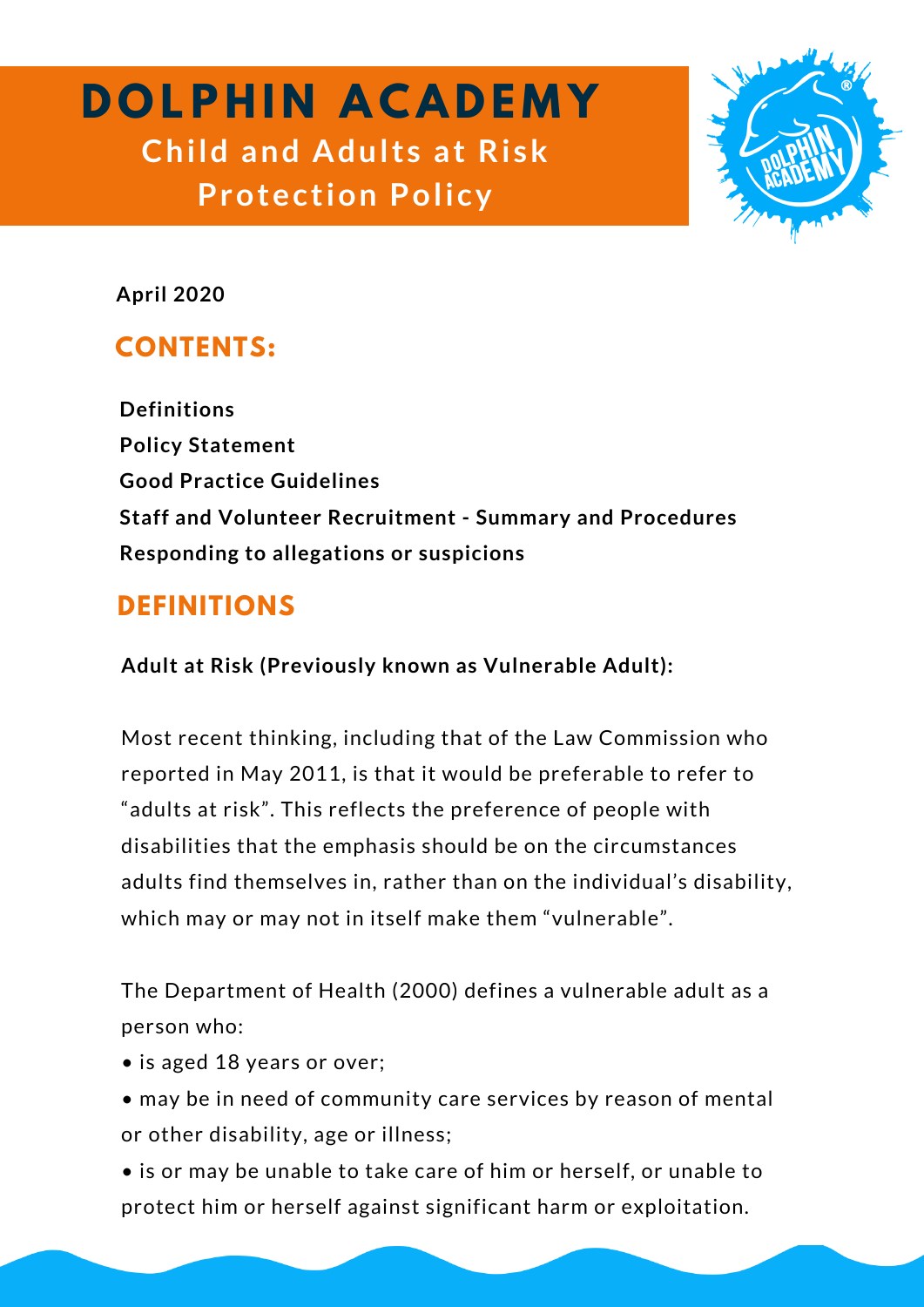**Child maltreatmen**t includes neglect, physical, sexual and emotional abuse and fabricated or induced illness.

**Abuse**: Any act or failure to act, which results in a significant breach of a vulnerable person's human rights, civil liberties, bodily integrity, dignity or general well-being, whether intended or inadvertent, including sexual relationships or financial transactions to which a person has not or cannot validly consent or which are deliberately exploitative.

(Safeguarding Adults and Children with Disabilities against abuse: Council of Europe 2002)

# **POLICY STATEMENT**

Dolphin Academy has a duty to provide children and adults at risk with appropriate safety and protection. As the welfare of the child/adults at risk is paramount, we are committed to providing safe equipment and facilities so that children/adults at risk may participate in courses/programmes in a secure environment.

Additionally, we promote ethical behaviour, providing children/adults at risk with a sense of being valued. On this basis, we aim to ensure safe recruitment practices are always followed, to establish the suitability of personnel to work with children and/or adults at risk.

It is ultimately the responsibility of Dolphin Academy to ensure that this policy is published and accessible to all staff, volunteers, swimmers and any relevant third parties. Dolphin Academy are responsible for ensuring this information is fully understood by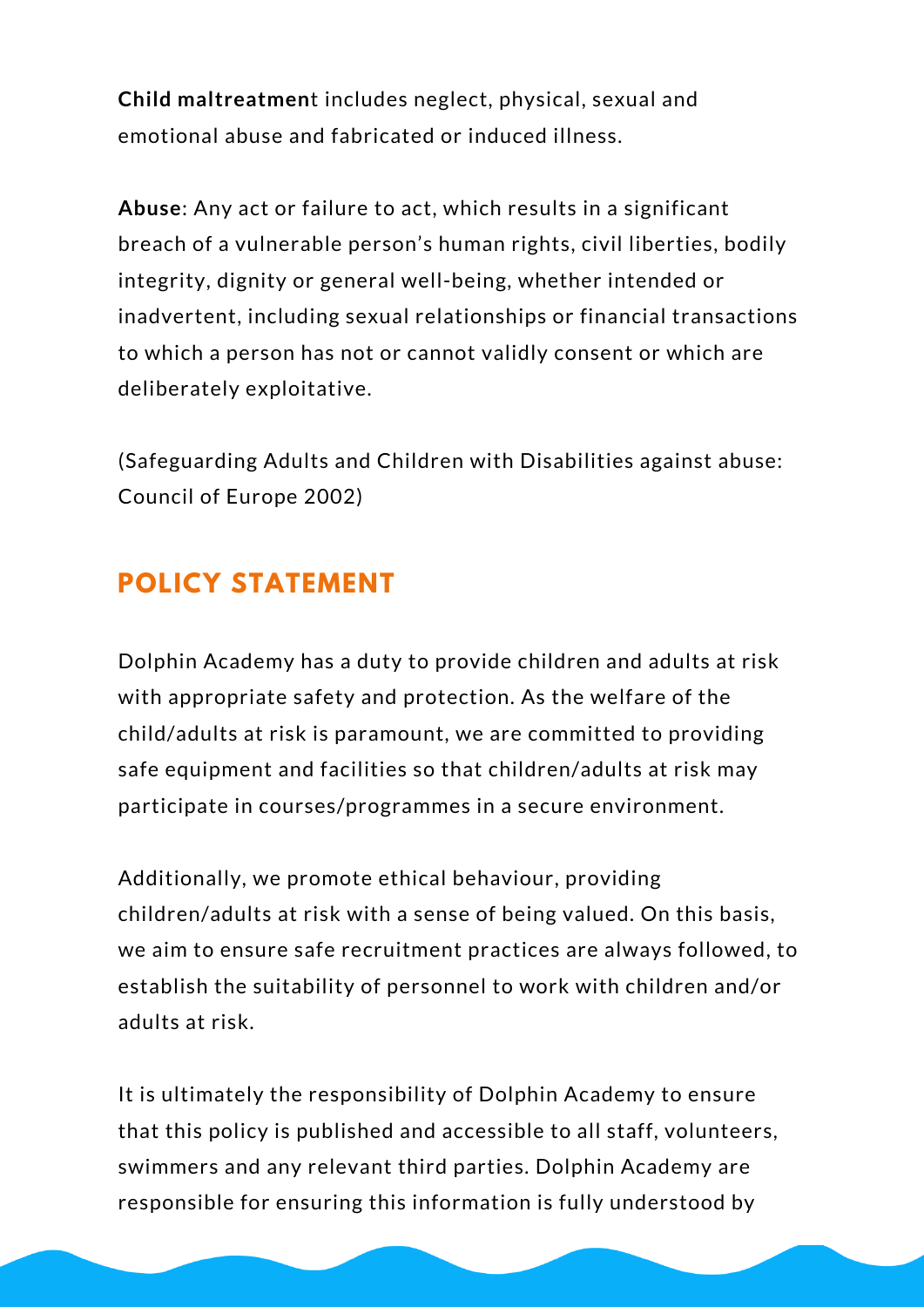their team of staff and volunteers and by the swimmers who use the pool.

In order to provide safety, protection and security to children/vulnerable adults throughout our operations, we will adhere to our child/vulnerable adult protection policy/statement and aim to:

• Protect all children and adults at risk from abuse, whatever their age, culture, disability, gender, language, ethnic origin, religious beliefs or sexuality

- Raise awareness of child and vulnerable adult protection issues and promote good practice.
- Conduct risk assessments to minimise potential hazards to children's and vulnerable adults' welfare.
- Provide support to learners who have been abused and act proactively by preventing any similar incidents through risk assessment.
- Ensure all personnel fully understand their responsibilities and are provided with the appropriate training/regular updates of the legislation.

In achieving our policy aims and being proactive, we have developed procedures related to the recruitment of staff and volunteers (see STAFF AND VOLUNTEER RECRUITMENT) and how allegations of child/vulnerable adult abuse should be dealt with. In light of this, we implement safe recruitment practices, in checking the suitability of personnel to work with children and vulnerable adults. In addition, we have identified GOOD PRACTICE GUIDELINES for all personnel to follow. These are detailed below.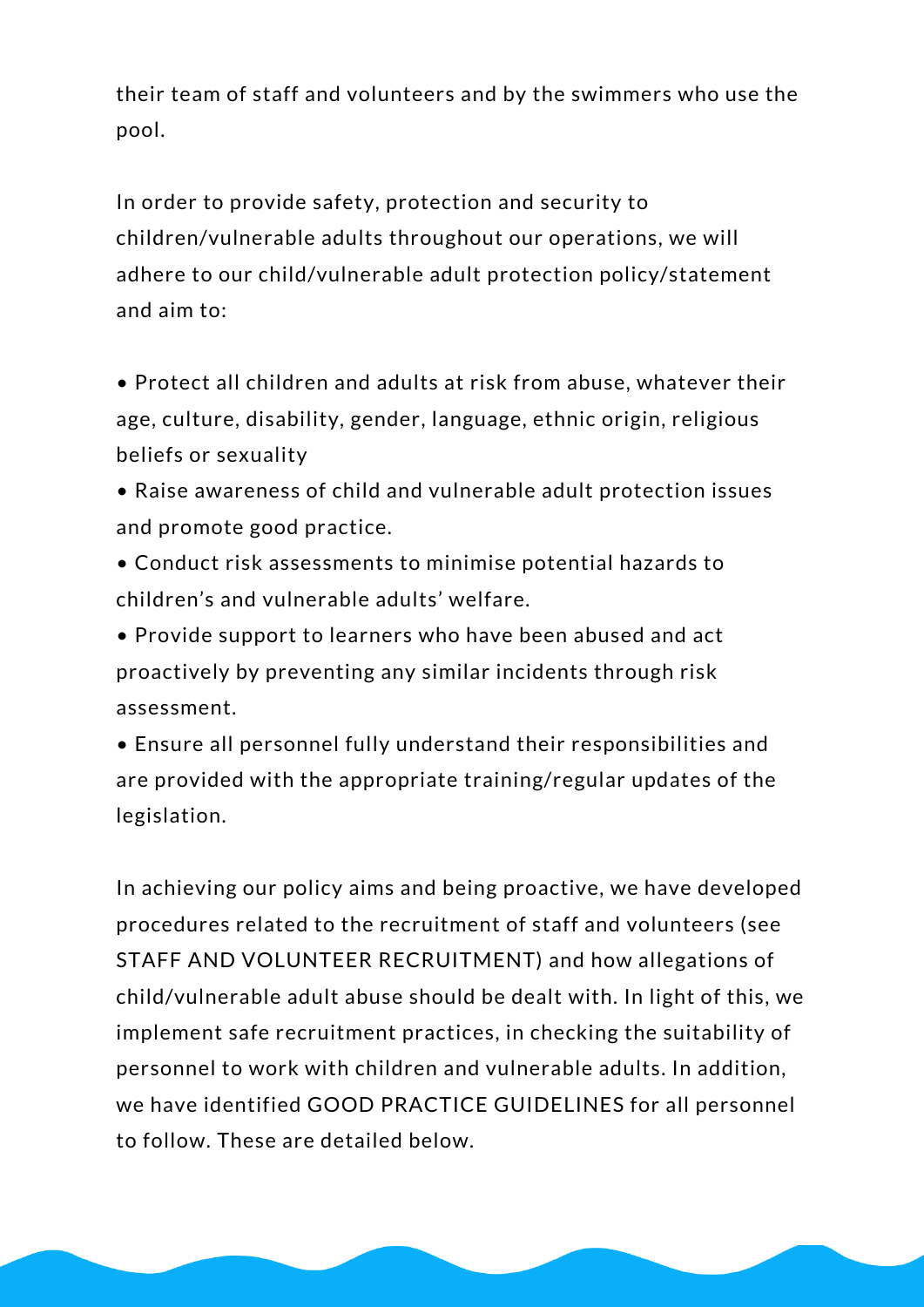## **GOOD PRACTICE GUIDELINES**

Abuse, particularly sexual abuse, can arouse strong emotions in those facing such a situation. It is important to understand these feelings and not allow them to interfere with your judgement about the appropriate action to take.

Abuse can occur within many situations including the home, school and the sporting environment. Some individuals will actively seek employment or voluntary work with young people or adults at risk in order to harm them. A coach, instructor, teacher, official or volunteer will have regular contact with young people and be an important link in identifying cases where they need protection. All suspicious cases of poor practice should be reported following the guidelines in this document.

When a child or adult at risk enters the swimming pool having been subjected to abuse outside the sporting environment, Dolphin Academy can play a role in improving their self-esteem. In such instances Dolphin Academy must work with the appropriate agencies to ensure they receive the required support.

All personnel should be encouraged to demonstrate exemplary behaviour in order to protect themselves from false allegations. The following are common sense examples of how to create a positive culture and climate.

Good practice means:

• Always working in an open environment avoiding private or unobserved situations and encouraging open communication. This includes digital environments and means we do not engage in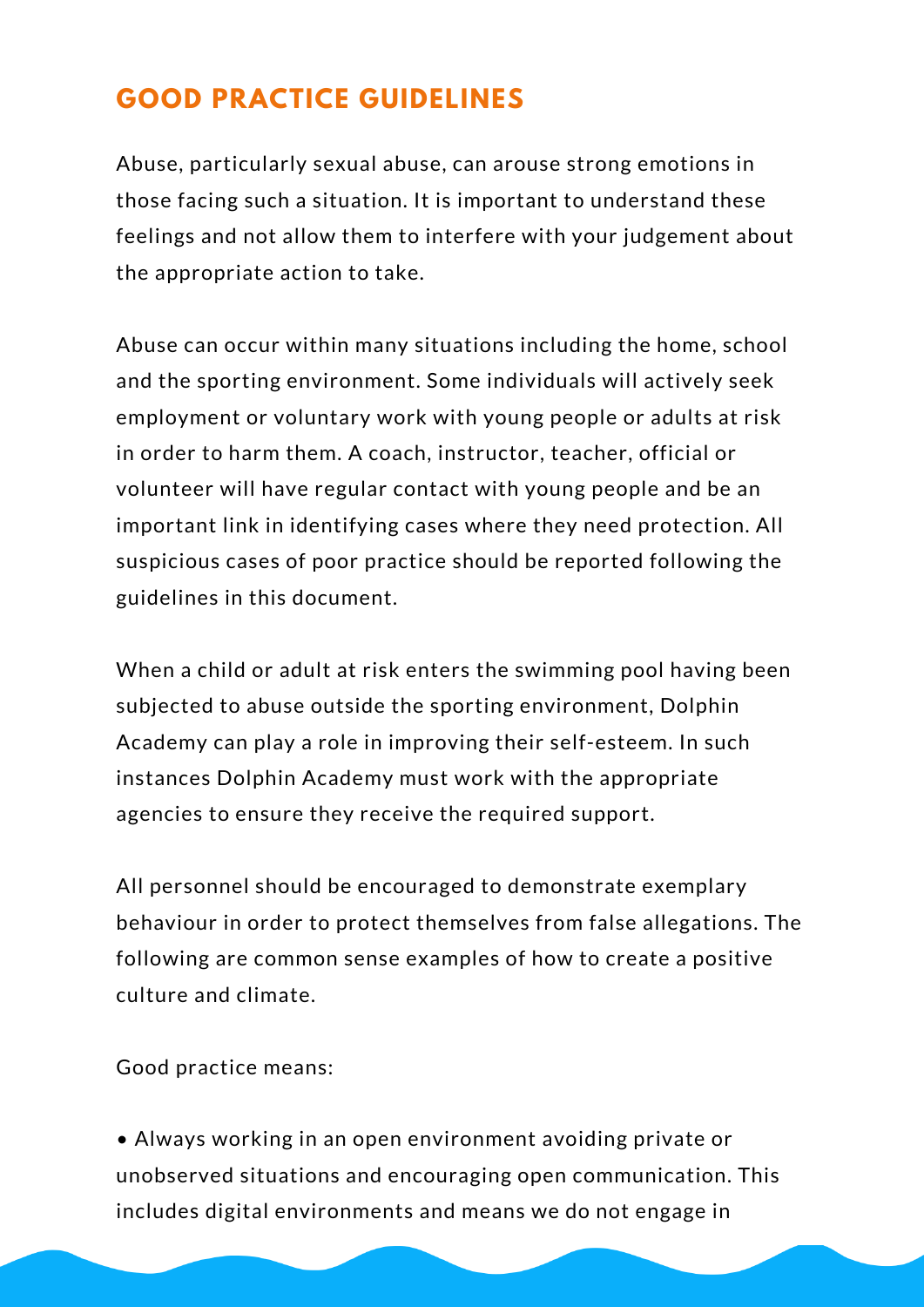one-to-one emails, texts, Messenger or other private digital communications with children, young people and adults at risk.

• Treating all children, young people and adults at risk equally with respect and dignity.

• Always putting the welfare of each child/young person/adult at risk first.

• Maintaining a safe and appropriate distance with children, young people and adults at risk (e.g. it is not appropriate for staff or volunteers to have an intimate relationship with them or to share a room/changing room with them, nor should DA staff give medication or apply sunscreen to children, young people or adults at risk unless written permission has been provided by their parent or carer).

• Building balanced relationships based on mutual trust and empowering all to share in decision making.

• Making sport fun, enjoyable and promoting fair play.

• Ensuring that if any form of manual/physical support is required, it should be provided openly. If it is difficult to maintain hand positions when the child/ adult at risk is constantly moving, they should always be consulted and their agreement gained. Some parents are becoming increasingly sensitive about manual support and when working with children their views should always be carefully considered.

• Keeping up to date with technical skills, qualifications and insurance.

• Involving parents/carers wherever possible. For example, encouraging them to take responsibility for children/adults at risk in their care in the changing rooms. If groups have to be supervised in the changing rooms, always ensure parents, teachers, coaches or officials work in pairs.

• Being an excellent role model – this includes not smoking, using e-cigarettes or drinking alcohol in the company of children and young people.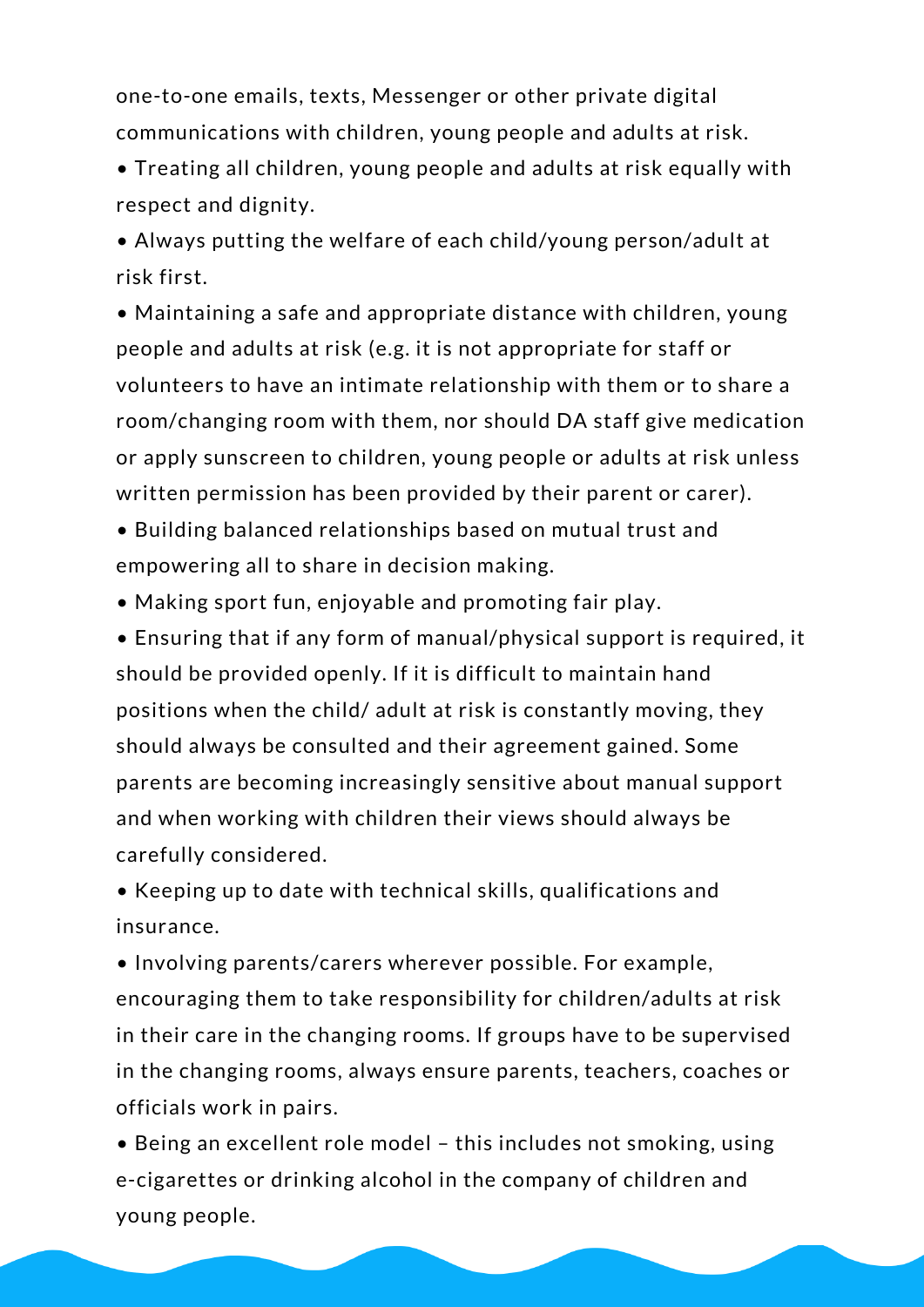• Giving enthusiastic and constructive feedback rather than negative criticism.

• Recognising the developmental needs and capacity of children, young people and adults at risk – avoiding excessive training or competition and not pushing them against their will.

• Securing parental or carer consent in writing to act in loco parentis, if the need arises to administer emergency first aid and/or other medical treatment.

• Keeping a written record of any injury that occurs, along with the details of any treatment given.

#### **Practices to be avoided:**

The following should be avoided except in emergencies. If a case arises where these situations are unavoidable (e.g. a child sustains an injury and needs to go to hospital, or a parent/carer fails to arrive to pick a child/adult at risk up at the end of a session), it should be with the full knowledge and consent of Dolphin Academy or the adult at risk's carer or child's parents/carers.

Otherwise, avoid spending excessive amounts of time alone with children away from others.

#### **Practices never to be sanctioned:**

The following should never be sanctioned. You should never:

• Engage in rough physical or sexually provocative games, including horseplay.

- Share a room with a child.
- Allow or engage in any form of inappropriate touching.
- Allow children to use inappropriate language unchallenged.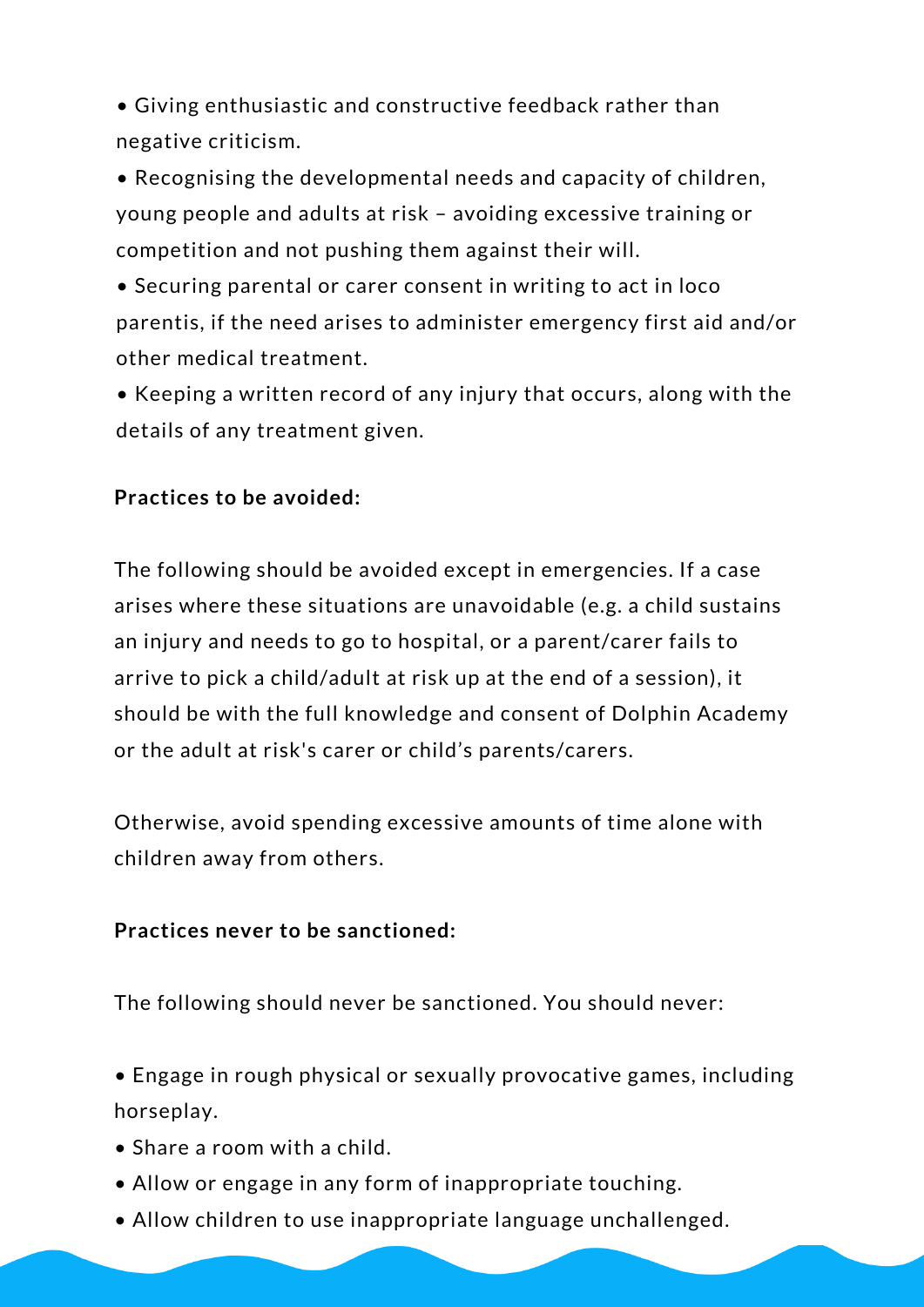• Make sexually suggestive comments to a child, young person or adult at risk even in fun.

- Reduce anyone to tears as a form of control.
- Allow allegations made by a child, young person or adult at risk to go unchallenged, unrecorded or not acted upon.
- Do things of a personal nature for children, young people or adults at risk that they can do for themselves.

• Invite or allow children or young persons to stay with you at your home unsupervised.

**NB** - It may sometimes be necessary for staff or volunteers to do things of a personal nature for children, particularly if they are young or are disabled. These tasks should only be carried out with the full understanding and consent of parents and the participants involved. There is a need to be responsive to a person's reactions. If a person is fully dependent on you, talk with him/her about what you are doing and give choices where possible. This is particularly so if you are involved in any dressing or undressing of outer clothing, or where there is physical contact, lifting or assisting a child/adult at risk to carry out particular activities. Avoid taking on the responsibility for tasks for which you are not appropriately trained.

#### **Incidents that must be reported/recorded:**

If any of the following occur, you should report this immediately to another colleague and record the incident. You should also ensure the parents of the child are informed:

- If you accidentally hurt a child, young person or adult at risk
- If he/she seems distressed in any manner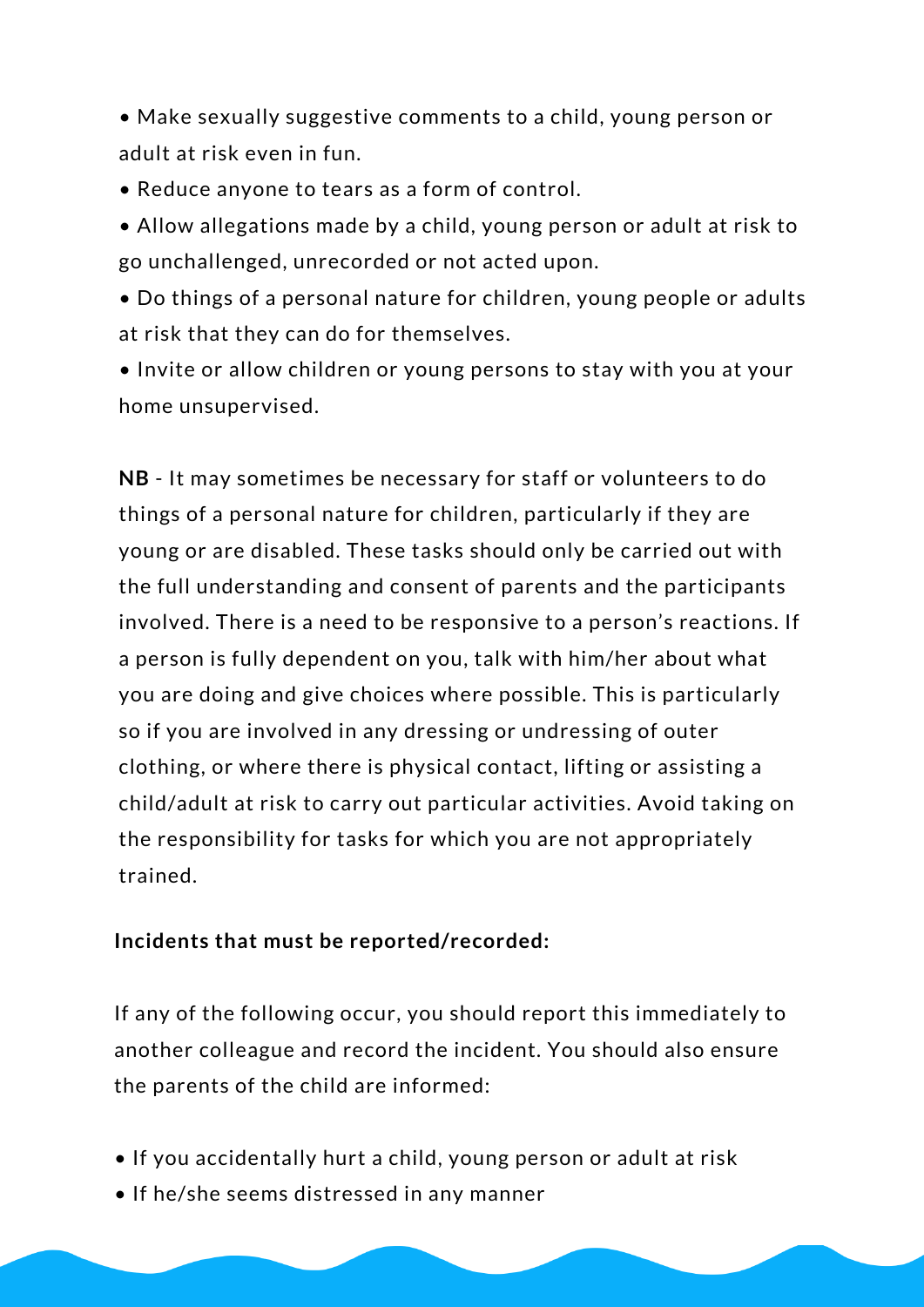• If a child, young person or adult at risk appears to be sexually aroused by your actions

• If a child or young person misunderstands or misinterprets something you have done.

If you have concerns that you feel need addressing urgently, in the first instance:

• Contact the Dolphin Academy Protection and Welfare Officer (George Harrington: 07581062278 or info@dolphinacademy.co.uk).

• If George is not available, please contact MASH (Oldham's Multi-Agency Safeguarding Hub) on 0161 770 7777;

child.mash@oldham.gov.uk or adult.mash@oldham.gov.uk, for advice.

#### **Use of photographic/filming equipment at sporting events:**

There is evidence that some people have used sporting events as an opportunity to take inappropriate photographs or film footage of a children, young people or adults at risk in vulnerable positions. Volunteers, Lifeguards and Staff should be vigilant, and any concerns should to be reported to the Child/Adults at risk Protection Officer.

Dolphin Academy prohibits the use of video or cameras on the pool site. Filming/photography may be permissible in certain circumstances and only with the written consent of parents/guardians of children, young people and adults at risk and the pool manager.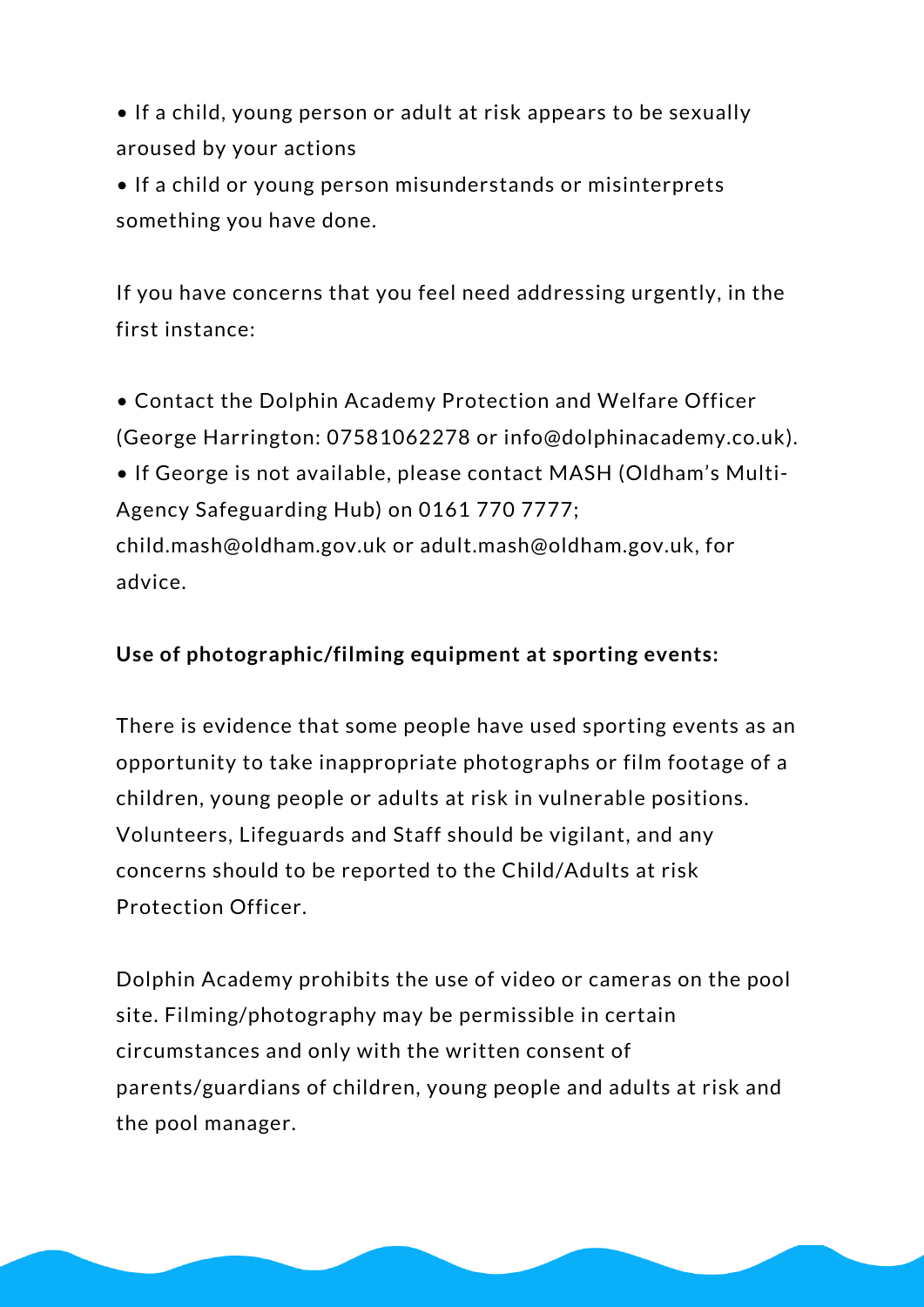# **STAFF AND VOLUNTEER RECRUITMENT**

#### **Summary**

Where applicants will take significant responsibility for safeguarding children during activities at Dolphin Academy, they will be required to complete a Disclosure and Barring Service (DBS) check.

Staff and Volunteers are selected on their suitability to meet the job/role-related requirements and responsibilities and their ability to demonstrate that they can work safely with children and/or adults at risk. Arrangements are made for induction and any relevant training, which includes clarification of activity requirements, responsibilities and child/adult at risk protection procedures and further identification of training needs. Dolphin Academy will also make checks with the DBS in relation to any criminal record held on an applicant.

Awareness of children/adults at risk protection practice will continue to be addressed via ongoing training. All members of personnel who work with children and adults at risk are required to adhere to this policy.

Allegations will be taken seriously and dealt with as soon as practicable, in line with the Child/Adults at risk protection policy.

The Child/Adults at risk Protection Officer is also responsible for conducting any investigation and demonstrating the results if abuse is suspected to be committed by a member of staff. Throughout this procedure, records will be maintained and kept securely and confidentially.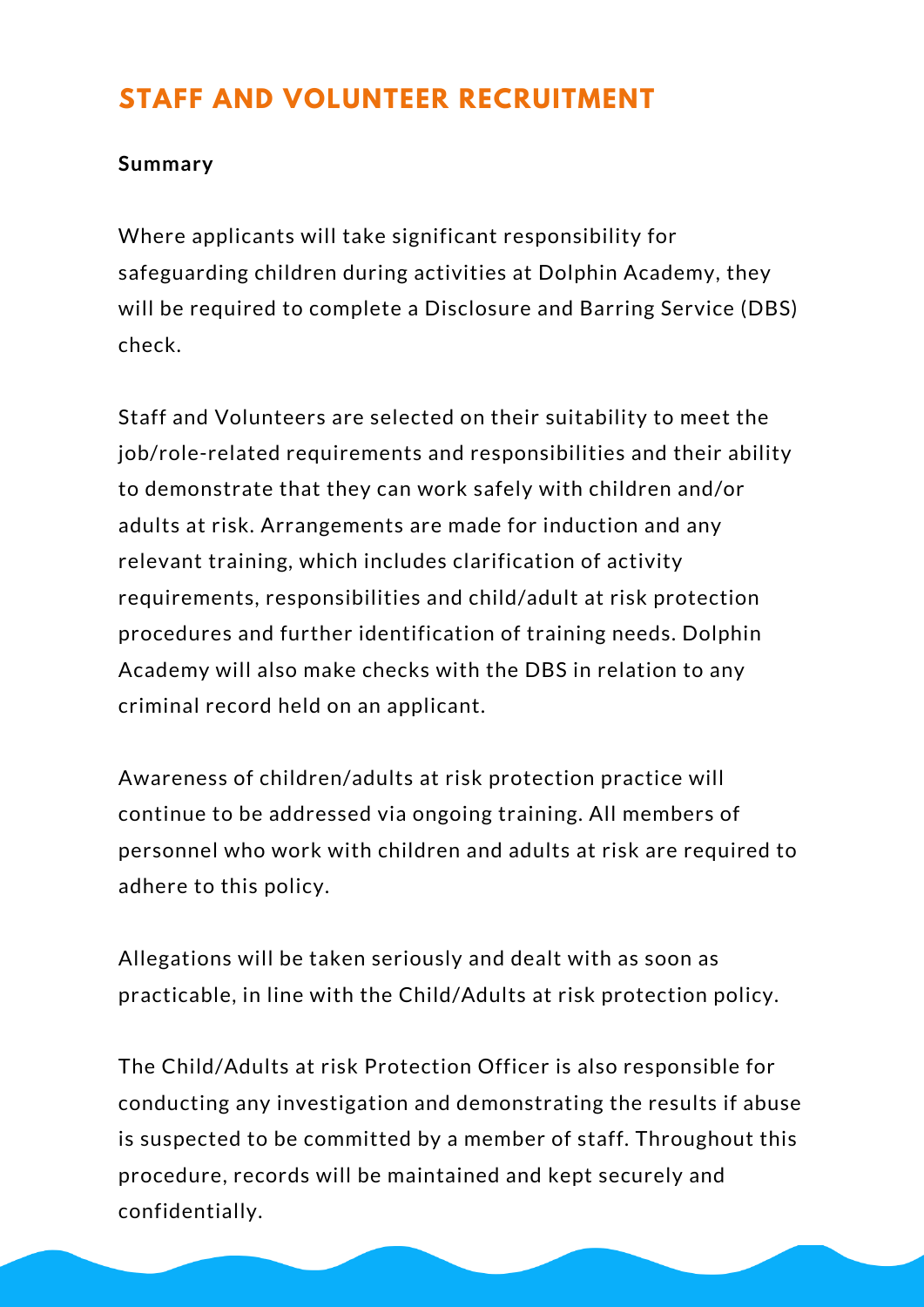#### **Procedures**

Dolphin Academy recognises that anyone may have the potential to abuse children, young people and adults at risk in some way and that all reasonable steps are taken to ensure unsuitable people are prevented from working with them.

Pre-selection checks must include the following:

• Consent should be obtained from an applicant to seek information from the Disclosure and Barring Service.

• Evidence of identity should be provided in line with DBS guidelines (e.g. passport or driving licence with photo).

#### **Interview and induction**

All employees and volunteers should receive formal or informal induction, during which:

- Their qualifications should be substantiated.
- The job requirements and responsibilities should be clarified.

• Child/adults at risk protection procedures are explained and training needs are identified.

#### **Training**

In addition to pre-selection checks, the safeguarding process includes training after recruitment to help staff and volunteers to:

• Analyse their own practice against established good practice, and to ensure their practice is likely to protect them from false allegations.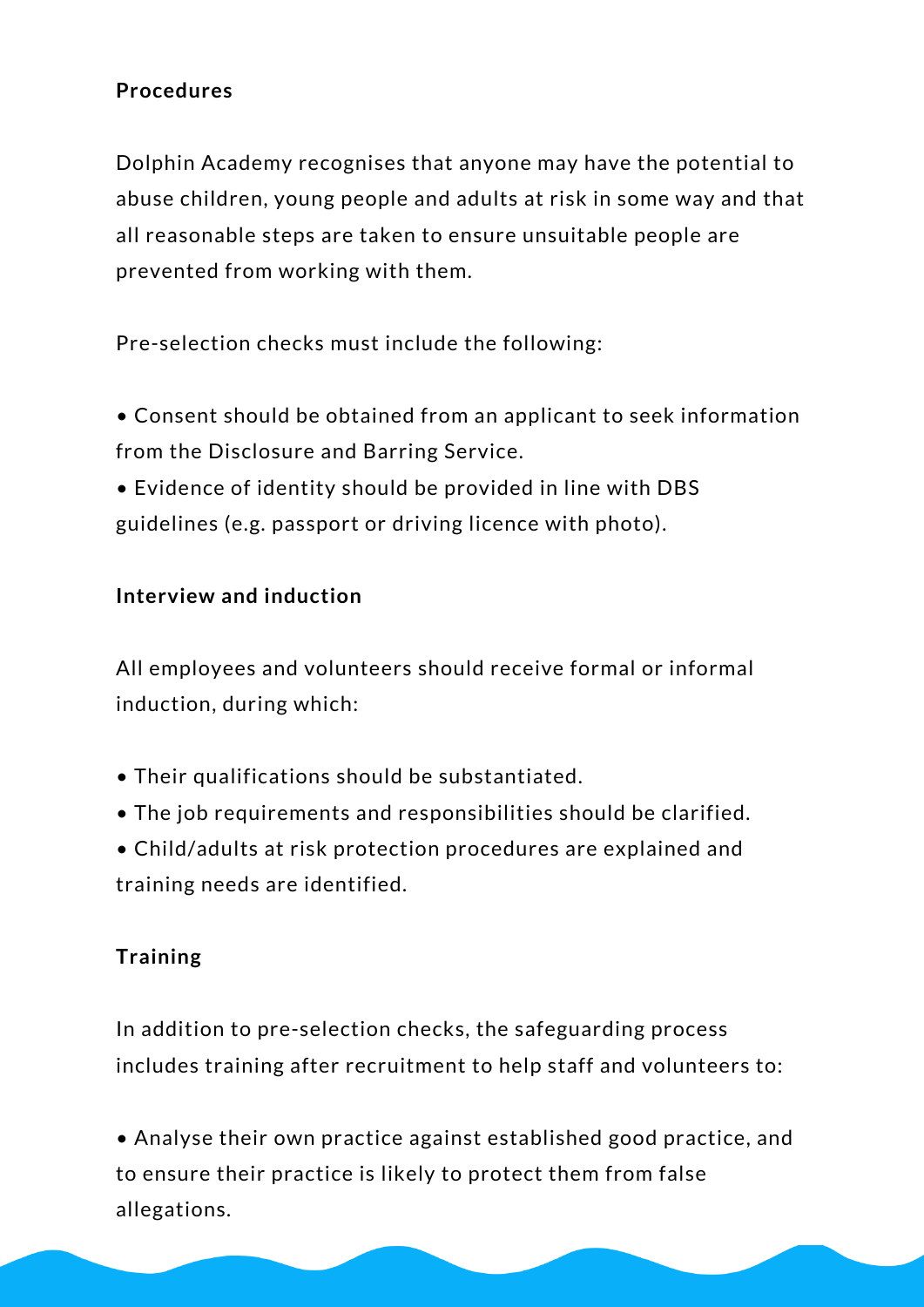• Recognise their responsibilities and report any concerns about suspected poor practice or possible abuse.

• Respond to concerns expressed by a child, young person or adult at risk.

• Work safely and effectively with children, young people and adults at risk.

#### **Dolphin Academy requires:**

• Non-coaching staff and volunteers to complete an awareness training on the protection of children/adults at risk.

• Relevant personnel to receive advisory information outlining good practice and informing them about what to do if they have concerns about the behaviour of an adult towards a child, young person or adults at risk

• Relevant personnel to undergo national first aid training.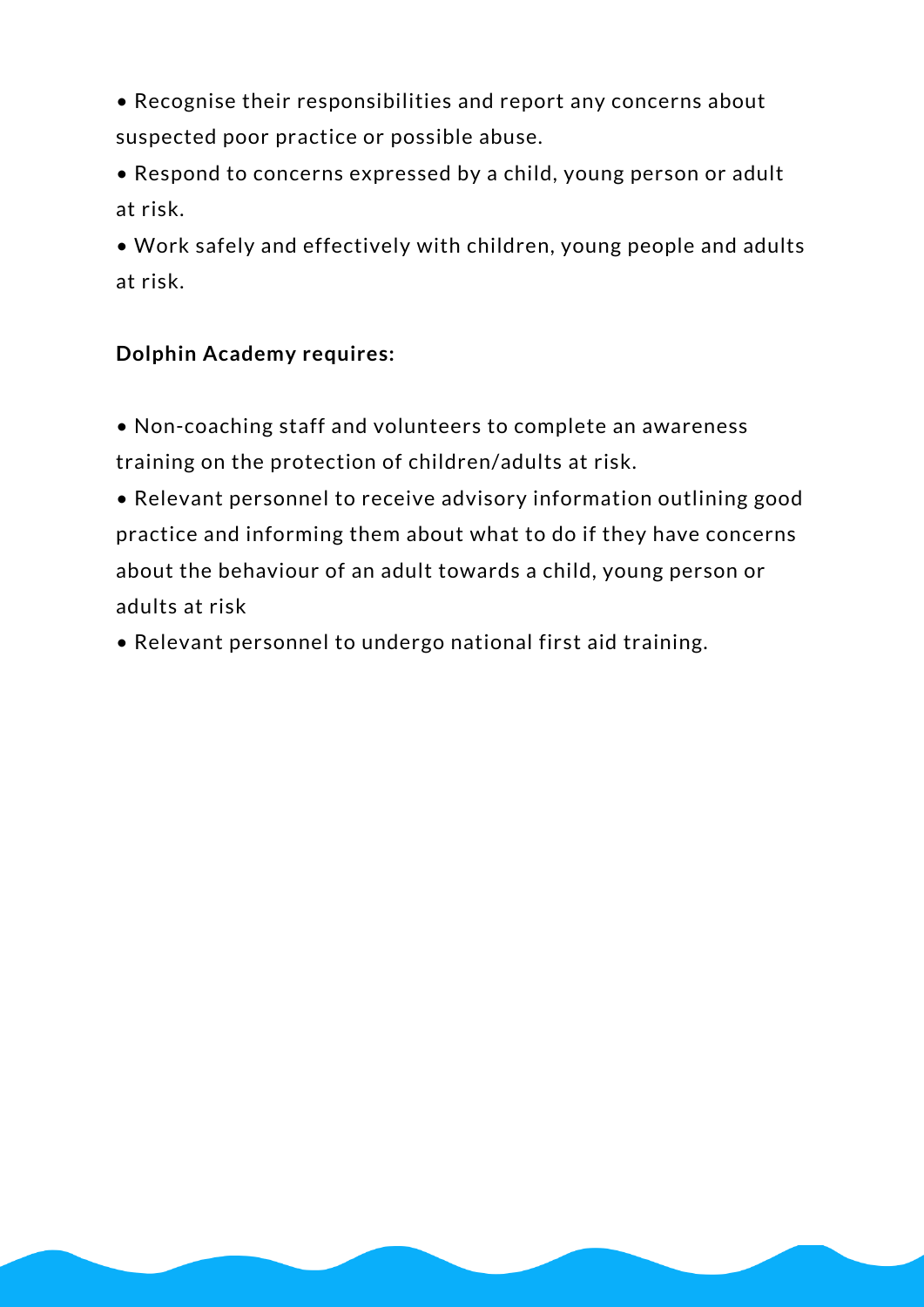# **RESPONDING TO ALLEGATIONS OR SUSPICIONS**

It is not the responsibility of anyone working for Dolphin Academy in a paid or unpaid capacity, to decide whether or not child abuse has taken place. However, there is a responsibility to act on any concerns through contact with the appropriate authorities.

Dolphin Academy will assure all staff/volunteers that it will fully support and protect anyone who, in good faith, reports his/her concern that a colleague is, or may be, abusing a child, young person or adult at risk.

Where there is a complaint against a member of staff there may be three types of investigation:

- a criminal investigation
- a child/adult at risk protection investigation
- a disciplinary or misconduct investigation.

The results of the police and child/adult at risk protection investigation may well influence the disciplinary investigation, but not necessarily.

#### **Action**

Concerns about poor practice:

• If, following consideration, the allegation is clearly about poor practice, the Child/Adults at risk Protection Officer will deal with it as a misconduct issue.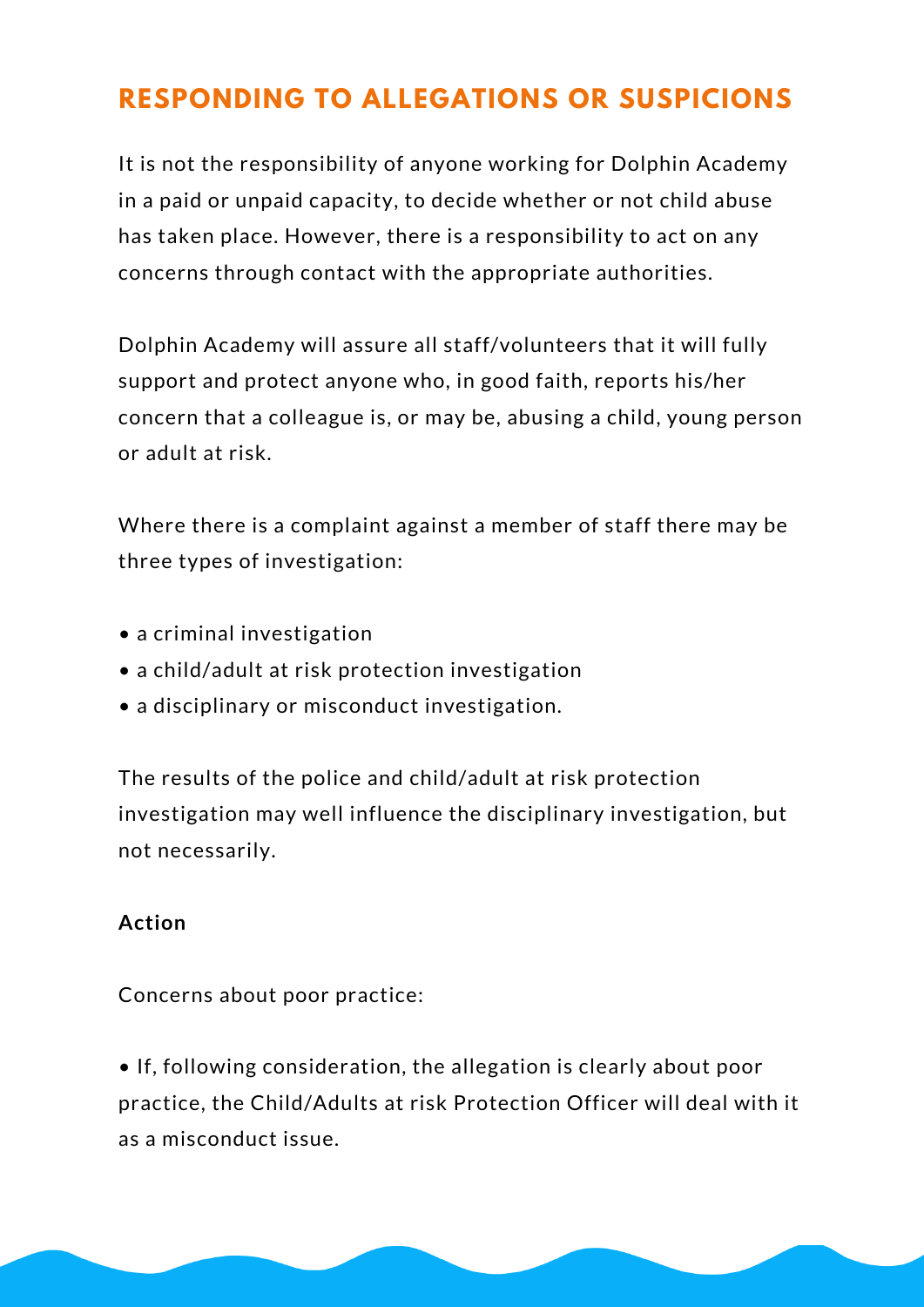• If the allegation is about poor practice by the Child/Adults at risk Protection Officer, or if the matter has been handled inadequately and concerns remain, it should be reported to the relevant officer who will decide how to deal with the allegation and whether or not to initiate disciplinary proceedings.

#### **Concerns about suspected abuse:**

• Any suspicion that a child has been abused by either a member of staff or a volunteer should be reported to the Child/ Adults at risk Protection Officer, who will take such steps as considered necessary to ensure the safety of the child in question and any other child who may be at risk.

• The Child/Adults at risk Protection Officer will seek advice from Oldham's Multi-Agency Safeguarding Hub: 0161 770 7777, and if appropriate, refer the allegation to the social services department which may involve the police, or go directly to the police if out-ofhours.

• The parents or carers of the child will be contacted as soon as possible following advice from MASH or the social services department.

• The Child/Adults at risk Protection Officer should also notify the relevant Dolphin Academy member who will deal with any media enquiries.

• If the Child /Adults at risk Protection Officer is the subject of the suspicion/allegation, the report must be made to Rebecca Minihan who will refer the allegation to MASH or the social services.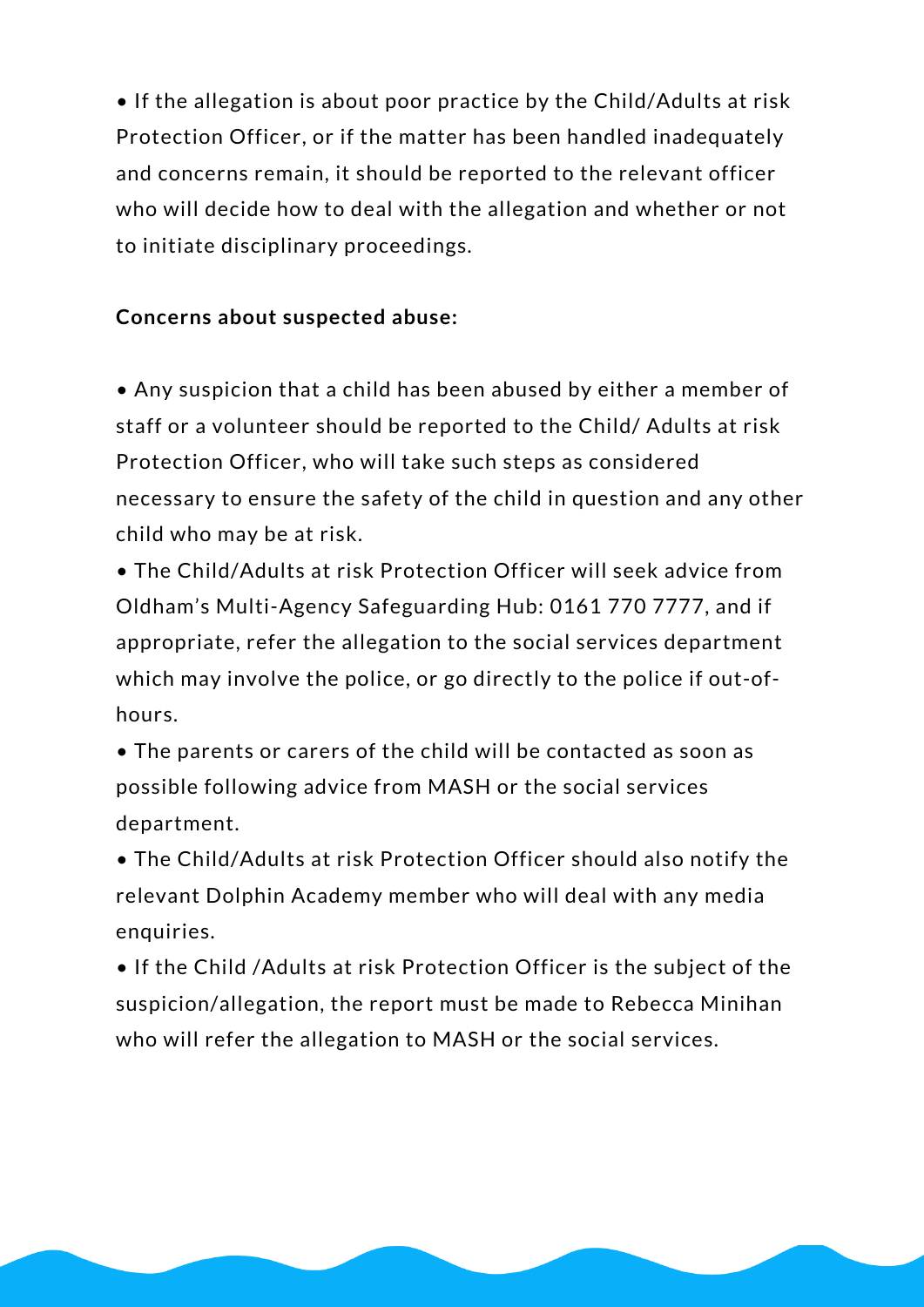### **Concerns outside the immediate pool environment (e.g. a parent or carer):**

• Report your concerns to the Child/Adults at risk Protection Officer, who should contact MASH or social services or the police as soon as possible.

• See below for the information MASH or social services or the police will need.

• If the Child/Adults at risk Protection Officer is not available, the person being told of or discovering the abuse should contact MASH or social services or the police immediately.

- MASH or social services and the Child /Adults at risk Protection Officer will decide how to involve the parents/carers.
- Maintain confidentiality on a need to know basis only.

### **Information for MASH or social services or the police about suspected abuse:**

To ensure that this information is as helpful as possible, a detailed record should always be made at the time of the disclosure/concern, which should include the following:

- The adult at risk/child's name, age and date of birth of the child.
- The adult at risk/child's home address and telephone number.
- Whether or not the person making the report is expressing their own concerns or those of someone else.
- The nature of the allegation. Include dates, times, any special factors and other relevant information.
- Make a clear distinction between what is fact, opinion or hearsay.
- A description of any visible bruising or other injuries. Also, any indirect signs, such as behavioural changes.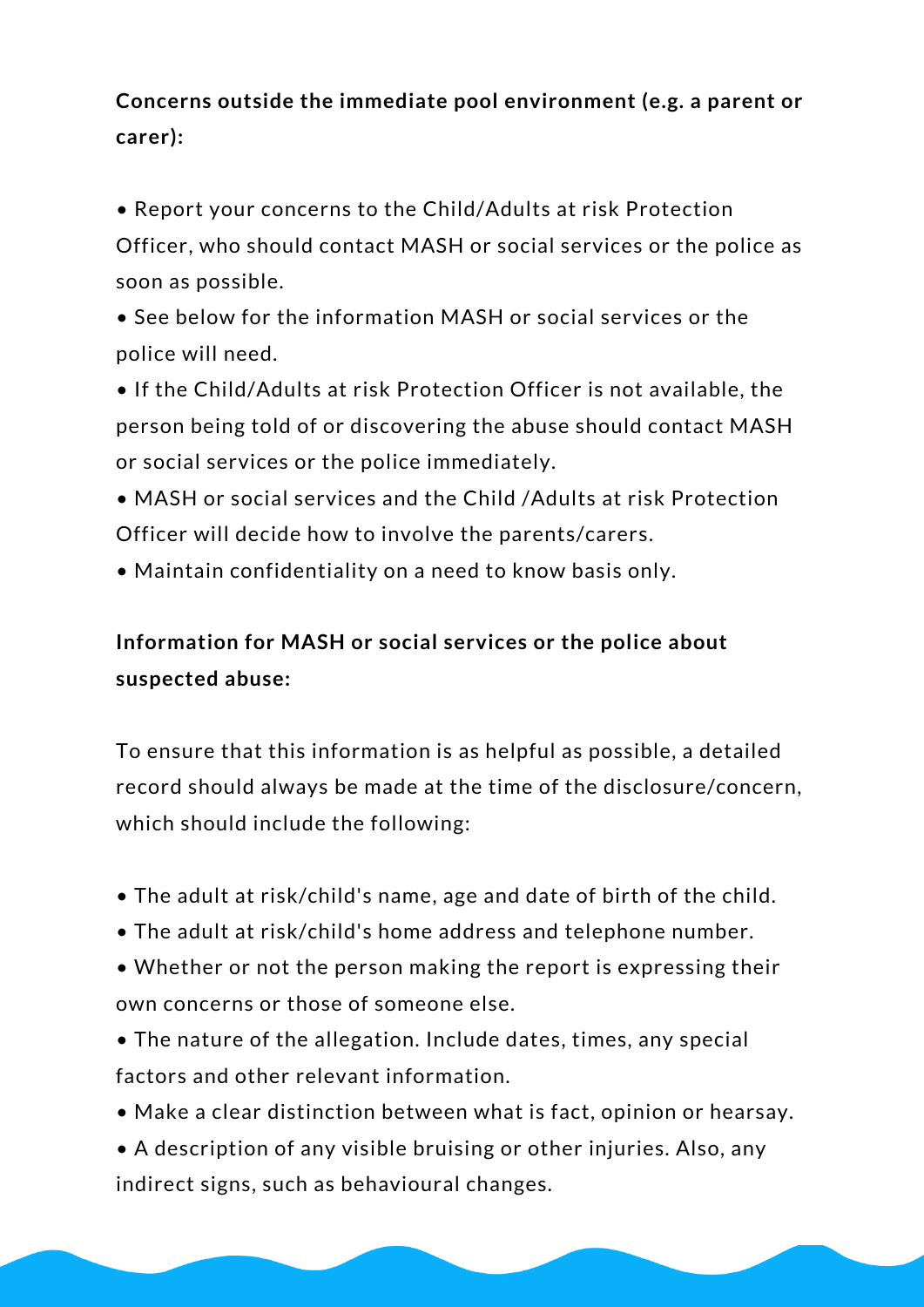- Details of witnesses to the incidents.
- The adult at risk/child's account, if it can be given, of what has happened and how any bruising or other injuries occurred.
- Have the carers/parents been contacted?
- If so, what has been said?
- Has anyone else been consulted? If so, record details.

• If the adult at risk/child was not the person who reported the incident, has the adult at risk/ child been spoken to? If so, what was said?

• Has anyone been alleged to be the abuser? Record details Where possible referral to MASH or the police or social services should be confirmed in writing within 24 hours and the name of the contact who took the referral should be recorded.

If you are worried about sharing concerns about abuse with a senior colleague or partner, you can contact MASH or social services or the police direct, or the NSPCC Child Protection Helpline on 0808 800 5000, or Childline on 0800 1111.

### **Confidentiality**

Every effort should be made to ensure that confidentiality is maintained for all concerned. Information should be handled and disseminated on a need to know basis only.

This includes the following people:

- the Child/Adults at risk Protection Officer
- the parents or carer of the person who is alleged to have been abused
- the person making the allegation
- social services/police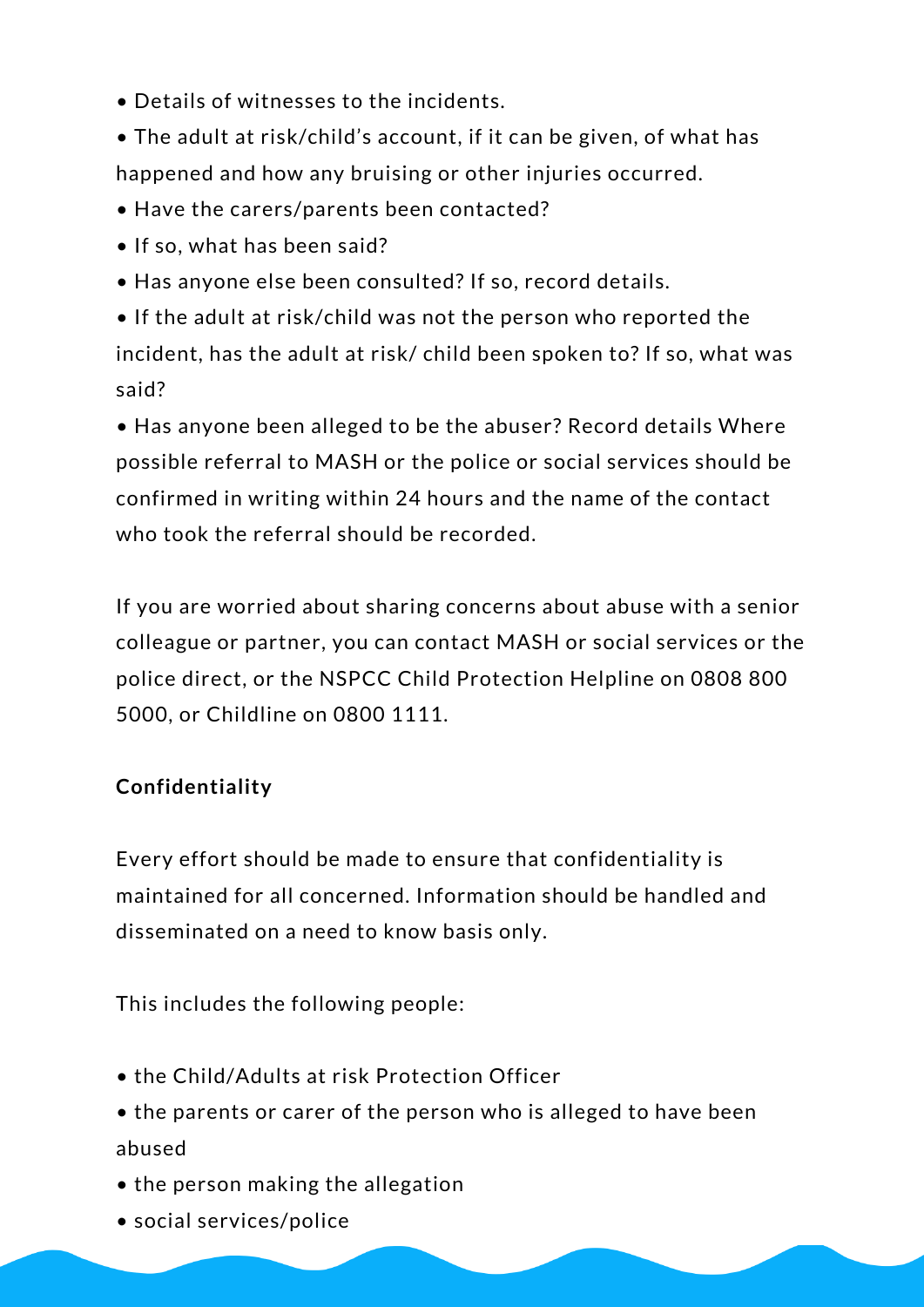• the alleged abuser (and parents/carer if the alleged abuser is a child/adult at risk).

Seek MASH or social services advice on who should approach the alleged abuser.

Information should be stored in a secure place with limited access to designated people, in line with data protection laws (e.g. that information is accurate, regularly updated, relevant and secure).

#### **Internal enquiries and suspension**

Dolphin Academy's Child/Adults at risk Protection Officer will make an immediate decision about whether any individual accused of abuse should be temporarily suspended pending further police and social services inquiries.

Irrespective of the findings of the social services or police inquiries Dolphin Academy will assess all individual cases to decide whether a member of staff or volunteer can be reinstated and how this can be sensitively handled. This may be a difficult decision, particularly where there is insufficient evidence to uphold any action by the police. In such cases Dolphin Academy must reach a decision based upon the available information, which could suggest that on a balance of probability, it is more likely than not that the allegation is true. The welfare of the child/adult at risk should remain of paramount importance throughout.

#### **Support to deal with the aftermath of abuse**

Consideration should be given to the kind of support that children, young people, adults at risk, parents, volunteers and members of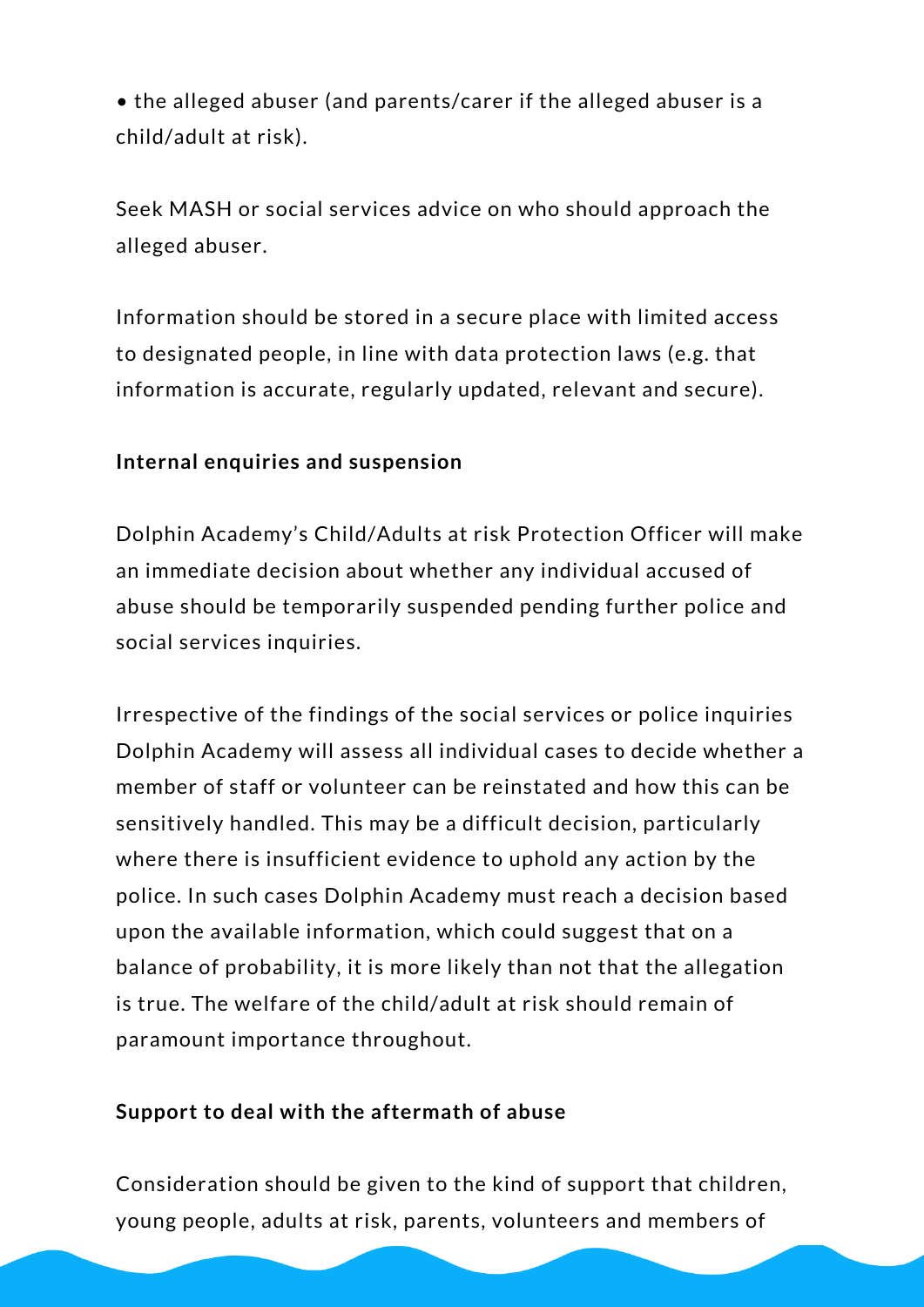staff may need. Use of helplines, support groups and open meetings will maintain an open culture and help the healing process.

The British Association for Counselling Directory is available from The British Association for Counselling, 1 Regent Place, Rugby CV21 2PJ, Tel: 01788 550899, Fax: 01788 562189, Email: bac@bacp.co.uk, Website: www.bacp.co.uk

Consideration should be given to what kind of support may be appropriate for the alleged perpetrator.

#### **Allegations of previous abuse**

Allegations of abuse may be made some time after the event (e.g. by an adult who was abused as a child or by a member of staff who is still currently working with children).

Where such an allegation is made, Dolphin Academy should follow the procedures as detailed above and report the matter to MASH or the social services or the police. This is because other children, either within or outside sport, may be at risk from this person. Anyone who has a previous criminal conviction for offences related to abuse is automatically excluded from working with children. This is reinforced by the details of the Protection of Children Act 1999.